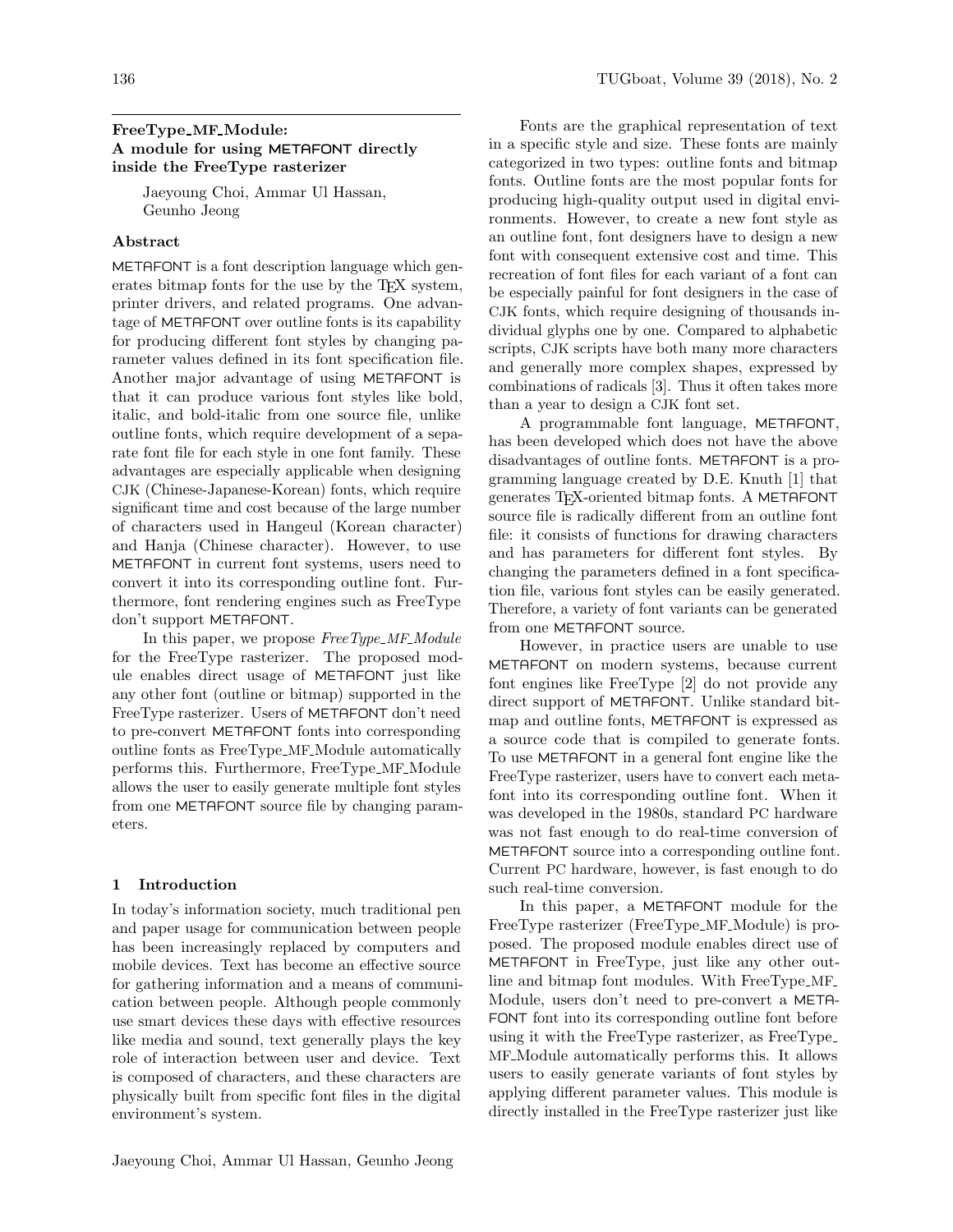its default font modules, thus minimizing any reliability and performance issues. We have tested our proposed module by generating different font styles with METAFONT and compared its performance with default FreeType modules and our previous research.

This paper is organized as follows. In Section [2,](#page-1-0) related research regarding font modules and libraries is discussed. The architecture of FreeType MF Module is explained in Section [3.](#page-1-1) Section [4](#page-4-0) demonstrates how FreeType can support METAFONT, via some testing of FreeType MF Module. The performance of FreeType MF Module is also compared with FreeType default modules and other researches in this section. Section [5](#page-6-0) gives concluding remarks.

#### <span id="page-1-0"></span>2 Previous research and its problems

MFCONFIG [4] is a plug-in module for Fontconfig [5]. It enables the use of METAFONT on GNU/Linux and other Unix font systems. Figure [1](#page-1-2) shows the architecture of the MFCONFIG module linked with Fontconfig.

<span id="page-1-2"></span>

Figure 1: Basic architecture of MFCONFIG module

Although MFCONFIG does provide support for METAFONT in Fontconfig-based font systems, it has performance and dependency problems. Since MF-CONFIG is plugged into a high-level font system, i.e., Fontconfig, and not at the low-level FreeType rasterizer, its performance is very slow compared to the font-specific driver modules supported by FreeType. Whenever the client application sends a METAFONT file request, Fontconfig communicates with MFCON-FIG, performs operations, and then sends input to FreeType for rendering text. This whole process becomes slow because of the high-level operations before FreeType receives its input.

Other than the performance problem, MFCON-FIG also has a dependency problem. As it works with the Fontconfig library, this means that in a font environment not using Fontconfig, this module cannot be used. Fontconfig is mainly used in the font system for GNU/Linux and some other Unix operating systems, so MFCONFIG cannot be supported in other environments, such as Windows and Mac OS X.

VFlib [6], a virtual font library, is a font rasterizer developed for supporting multilingual fonts. VFlib can process fonts which are represented in different font formats and outputs glyphs as bitmap images from various font files. VFlib supports many font formats like TrueType, Type 1, GF, and PK bitmaps [7], et al. It provides a unified API for accessing different font formats. A new module can be added in this font library for adding support for METAFONT but this library has its own drawbacks: as it supports many different font formats, and requires support from a database, it can be too heavy for embedded systems. It is also dependent on additional font libraries, such as the FreeType engine for TrueType font support and T1lib [8] for Type 1 font support, so it has its own dependency problems as well. Therefore, VFlib is not suitable for adding METAFONT support.

FreeType is a font rasterizer. It can produce high quality output for mainly two kinds of font formats, both outline and some bitmap formats. FreeType mainly supports font formats such as True-Type, Type 1, Windows, and OpenType fonts using the same API, independent of the font format. Although FreeType supports many different font formats, it doesn't provide any support for META-FONT directly. If there were a module for FreeType that directly supports METAFONT, users could take advantage of the METAFONT features above, e.g., generating variants of font styles by just changing parameter values. MFCONFIG's problems can also be resolved using such a module.

The proposed FreeType\_MF\_Module in this paper reuses the process for printing METAFONT from the MFCONFIG module. FreeType\_MF\_Module intends to solve the two problems of the MFCONFIG module. METAFONT can be used with any system having FreeType using the proposed module. As it is implemented like any other default FreeType module, it can be easily installed or uninstalled.

### <span id="page-1-1"></span>3 Implementation of FreeType\_MF\_Module in the FreeType rasterizer

### 3.1 FreeType\_MF\_Module as an internal module of FreeType

FreeType can support various font formats. Processing a font file corresponding to its format is done by an internal module in FreeType. This internal module is called a font driver. FreeType contains a configuration list of all driver modules installed, in a specific order. When FreeType receives a request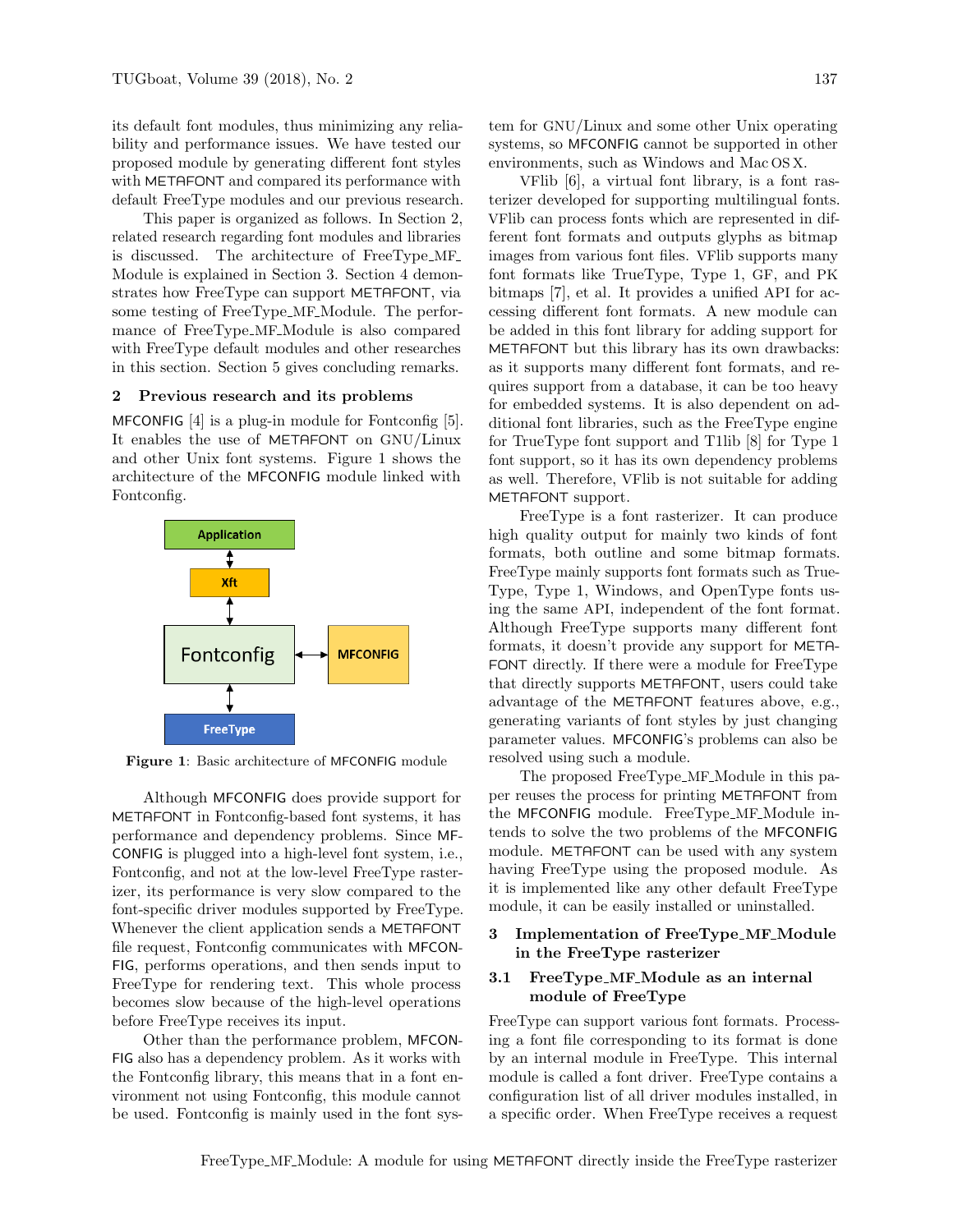<span id="page-2-0"></span>

Figure 2: Process of selecting a module in FreeType

for a font file from an application, it passes this request to the driver module at the top of the list for processing. This module performs some internal operations to check if this font format can be processed or not. If this driver module supports the request, it performs all other operations to process the font file request. Otherwise the request is sent to the second driver module mentioned in the list. This process continues until a font driver is selected for processing the font file request. If no font driver can process the request, an error message is sent to the client application.

In our case, FreeType MF Module is directly installed inside FreeType just like its other internal modules. When the client application sends a request for a METAFONT file, FreeType MF Module receives this request and processes it. Figure [2](#page-2-0) shows how FreeType will select a driver module for processing a METAFONT file request.

FreeType\_MF\_Module consists of three submodules: Linker module, Administrator module, and Transformation module.

#### 3.2 Linker module

Linker module is the starting point of FreeType MF Module. It is mainly responsible for linking Free-Type internal modules with FreeType\_MF\_Module. It is divided into two parts: inner meta interface and outer meta interface. The inner meta interface receives font file requests from internal modules and delivers it to the Administrator module for processing. After processing by the Administrator module, outer meta interface delivers the response to internal modules for further operations. The process of Linker module is shown in Figure [3.](#page-2-1)

<span id="page-2-1"></span>

Figure 3: Linker module

### 3.3 Administrator module

The core functionality of FreeType\_MF\_Module is performed in the Administrator module. This module is divided into two layers: Search layer and Management layer.

The Search layer is responsible for finding all the installed METAFONT fonts in a table. This table contains a list of all the METAFONT fonts installed and how to fetch information related to them. The Search layer is implemented in Meta scanner and Meta table.

The Management layer mainly performs the following tasks:

- 1. Checking whether or not the requested font file is METAFONT.
- 2. Checking the cache to determine if the corresponding outline font for the METAFONT request is already stored. If yes, it sends the response directly from the cache. This functionality is implemented to achieve better performance and reusability.
- 3. If the outline font is not prepared in the cache, this request is sent to the Transformation layer. The outline font prepared by the Transformation layer is stored in the cache.
- 4. The response is sent back to FreeType internal modules by the Management layer.

The Management layer is implemented in three parts: Meta analyzer, Meta request, and Meta cache. Figure [4](#page-3-0) shows the Administrator module and its sublayers.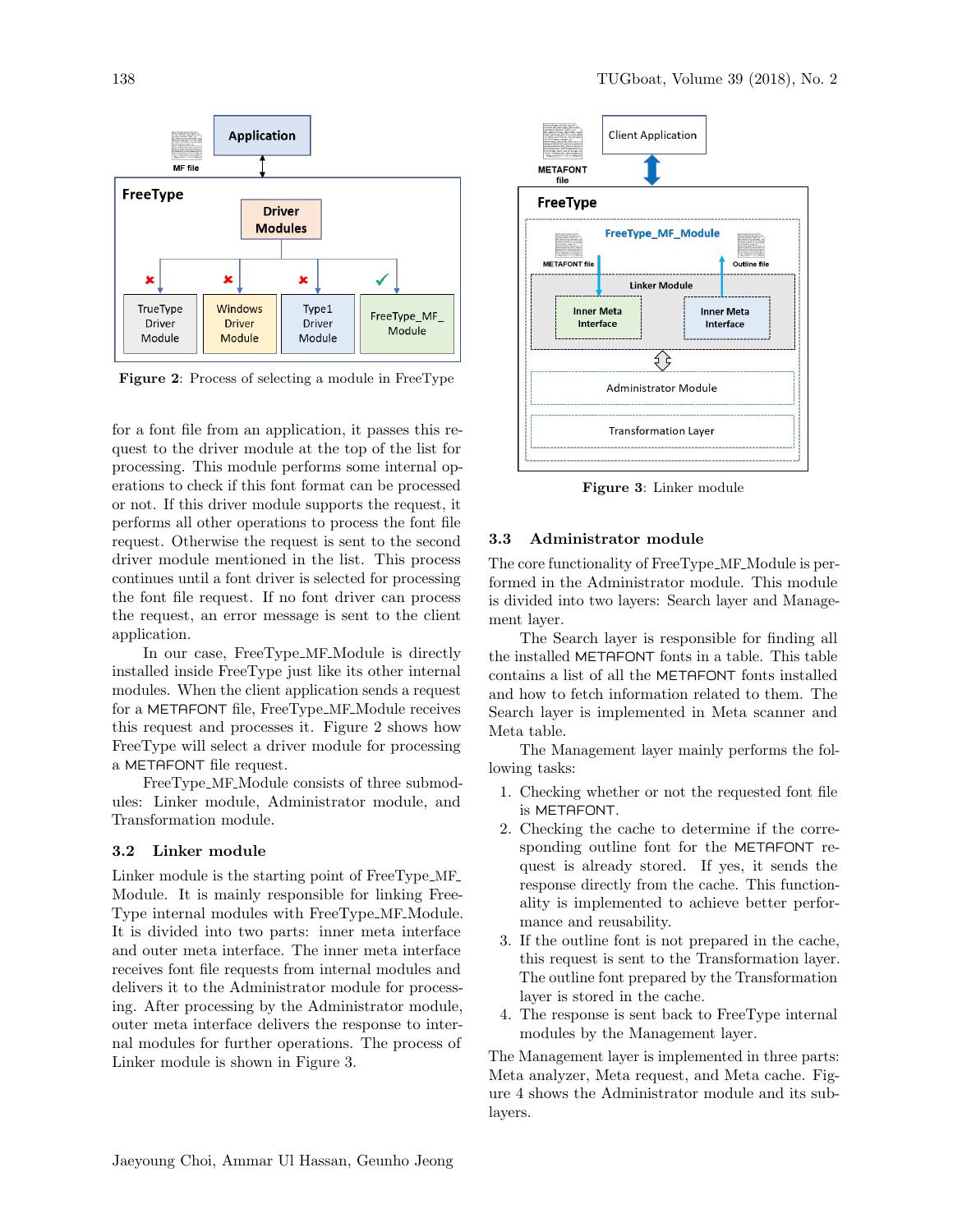<span id="page-3-0"></span>

Figure 4: Administrator module

<span id="page-3-1"></span>

Figure 5: Transformation module

#### 3.4 Transformation module

The Transformation module is mainly responsible for converting the METAFONT file into its corresponding outline font file. If the outline font file for a requested METAFONT file doesn't exist in the table then the Administrator module sends the request to the Transformation module. This module processes the request and returns the corresponding outline font file to the Administrator module. Figure [5](#page-3-1) shows how the Transformation module converts METAFONT files into corresponding outline files.

## 3.5 METAFONT support in FreeType using FreeType MF Module

The overall architecture of FreeType MF Module is shown in Figure [6.](#page-4-1) As seen there, FreeType\_MF\_ Module is an internal module of FreeType which is responsible for processing METAFONT file requests.

• First an application sends a font file request to FreeType (step 1).

- If all other driver modules fail to process this font file request, the request is sent to FreeType MF Module through the Linker module. Inner meta interface delivers this request to the Administrator module (step 2).
- A Meta request in the Administrator module receives all the information in this font file request and sends it to the Meta Analyzer to check if this font file is METAFONT or not (step 3). If this font file is not METAFONT this request is sent back to FreeType (step 3a). If this request is METAFONT, The Meta analyzer checks if this METAFONT file is installed or not by scanning the Meta table. If not found in the Meta table, an error is sent back to FreeType internal modules (step 3b).
- There can be a scenario in which the META-FONT font is installed but its corresponding outline font is not stored in the cache. In this case, the Meta cache is scanned to check if the corresponding outline file is stored in it (step 4). If it is already stored in the Meta cache with the same style parameters as requested, it is directly sent to FreeType (step 4a). If it is not stored in Meta cache, the request is sent to the Transformation layer (step 4b).
- The Transformation layer converts the META-FONT file into its corresponding outline font by applying the requested style parameters (step 5).
- An outline font is returned from the Transformation module to the Administrator module where the Meta cache is updated for future reuse  $(\text{step } 6).$
- The outer Meta interface returns this outline font to core FreeType for further processing (step 7).

Lastly, FreeType renders this outline font that was made from the requested METAFONT with the style parameter values.

The FreeType\_MF\_Module is perfectly compatible with the standard FreeType rasterizer. FreeType MF Module provides direct support of METAFONT in FreeType rasterizer just like its default Type1 driver module, TrueType driver module, etc. The module manages the METAFONT font and its conversion to the corresponding outline font. Client applications can request any style parameters of METAFONT; FreeType\_MF\_Module processes them and the result is displayed on the screen as usual. As it is directly implemented inside the FreeType rasterizer, it has no dependency problems as discussed in Section 2. FreeType MF Module can easily generate multiple font families like bold, italic, and bold-italic depending on the style parameter values passed to it.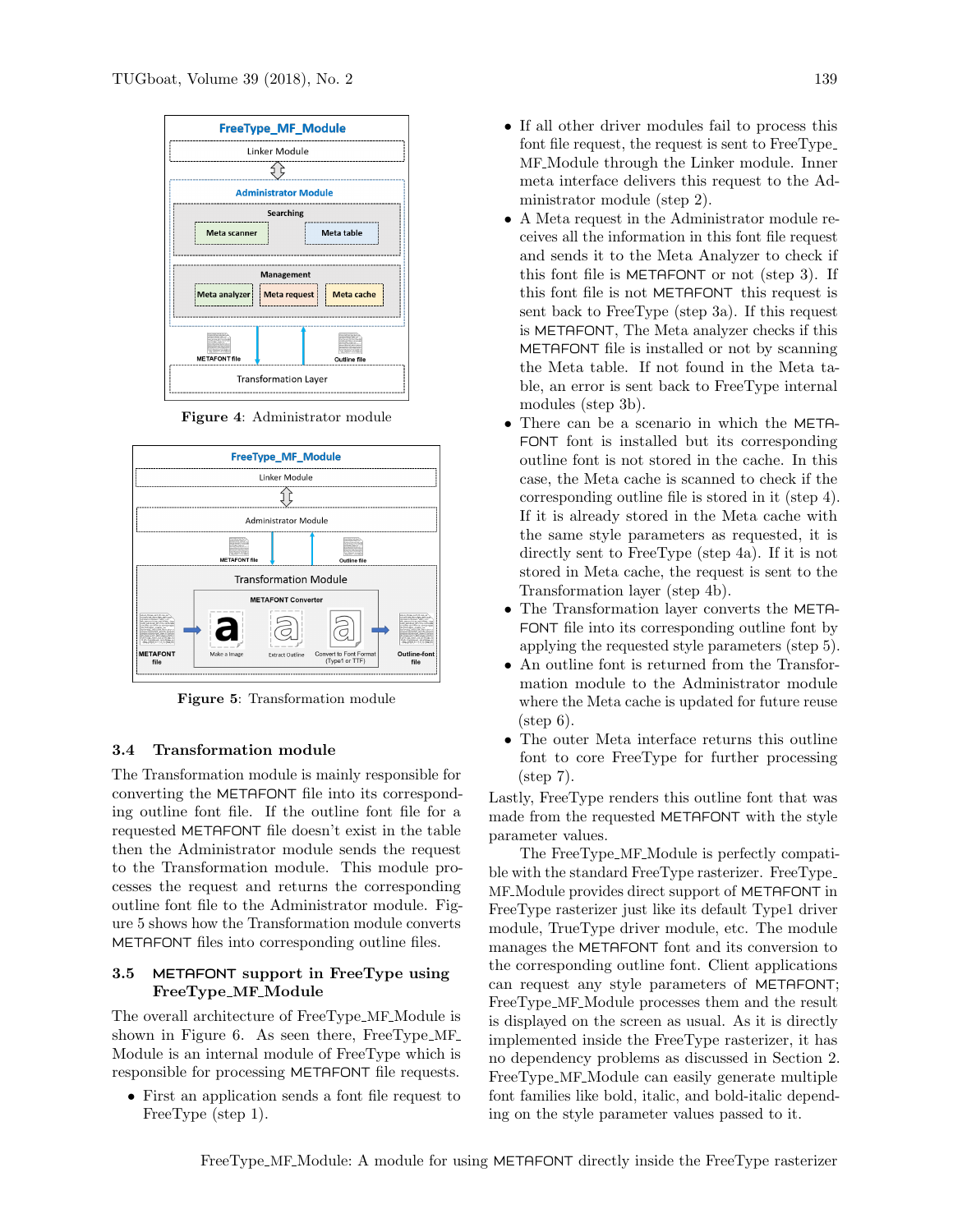<span id="page-4-1"></span>

Figure 6: FreeType\_MF\_Module architecture

|  | <b>Table 1:</b> FreeSerif font family |  |  |
|--|---------------------------------------|--|--|
|--|---------------------------------------|--|--|

<span id="page-4-2"></span>

| <b>Style</b>  | <b>Styled Output</b> | <b>Font files</b>       |
|---------------|----------------------|-------------------------|
| Normal        | FreeSerif            | FreeSerif.ttf           |
| <b>Bold</b>   | <b>FreeSerifBold</b> | FreeSerifBold.ttf       |
| <b>Italic</b> | FreeSerifItalic      | FreeSerifItalic.ttf     |
| Bold + Italic | FreeSerif BoldItalic | FreeSerifBoldItalic.ttf |

# <span id="page-4-0"></span>4 Experiment and performance evaluation of FreeType MF Module

For the experiment of using FreeType MF Module to generate different font styles from METAFONT source, the authors used a font viewer application in GNU/Linux. This application directly uses FreeType to render fonts. It takes a font file and text as input and displays the styled text on the screen using the X Windows System. For testing, the authors have used all four styles of FreeSerif font family as TrueType fonts, i.e., normal, bold, italic, bold-italic, comparing with the Computer Modern fonts in METAFONT.

Table [1](#page-4-2) shows the FreeSerif font family in four different styles. These styles are generated by using four different font files. Table [2](#page-4-3) shows Computer

<span id="page-4-3"></span>

| <b>Charles</b> | Chulod Output                                     | <b>Dommotor</b> voluse |  |
|----------------|---------------------------------------------------|------------------------|--|
|                | Table 2: Various font styles with Computer Modern |                        |  |

| <b>Style</b>  | <b>Styled Output</b>  | <b>Parameter values</b>                              |  |
|---------------|-----------------------|------------------------------------------------------|--|
| Normal        | ComputerModern        | Default values of stem, hair, curve,<br>slant        |  |
| <b>Bold</b>   | <b>ComputerModern</b> | stem+20. hair+20. curve+20.<br>slant default         |  |
| Italic        | ComputerModern        | Default values of stem, hair, curve,<br>slant= $0.4$ |  |
| Bold + Italic | <i>ComputerModern</i> | stem+20, hair+20, curve+20,<br>slant = $0.4$         |  |

Modern in the same four styles, made using different parameter values. These styles are made from one single METAFONT source file. The parameter values which are modified for generating these font styles are hair, stem, curve, and slant. The three parameters hair, curve, and stem are related with the bold style. Increasing their value increases the boldness of text. These parameter values are different for lowercase and uppercase characters. The slant parameter is related to the italic style. As shown in Table [2,](#page-4-3) for the normal style the default values of all four parameters are used. For bold style, the values used are stem+20, hair+20, curve+20, and slant parameter default value. Default values of stem, hair, curve, and slant= 0.4 are used for italic style. Whereas,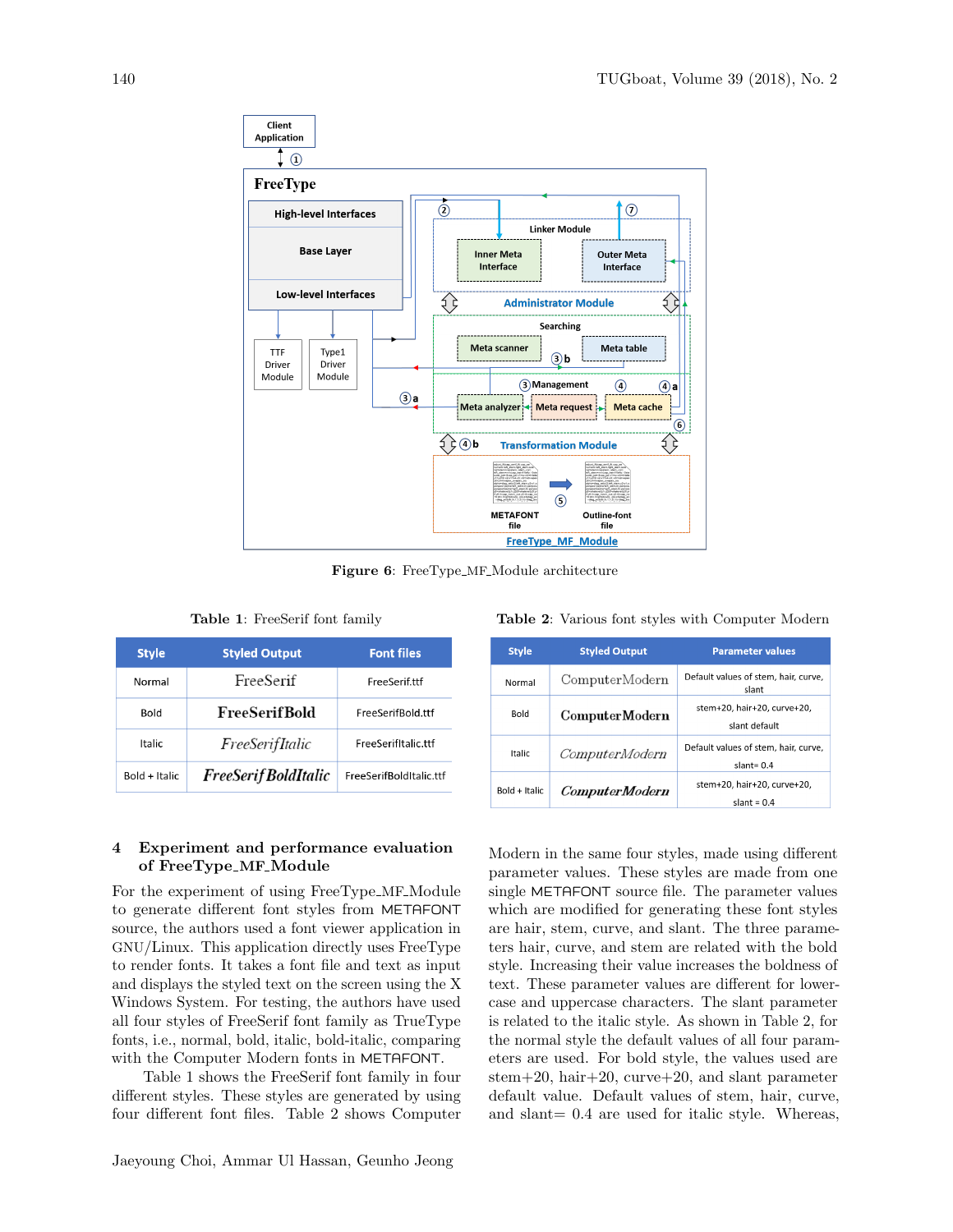<span id="page-5-0"></span>Metafont is a description language used to define raster fonts. I t is also the name of the interpreter that executes Metafont cod e, generating the bitmap fonts that can be embedded into e.g. P

(a) FreeSerif normal style (b) FreeSerif bold style

Metafont is a description language used to define raster fonts. It is also the name of the interpreter that executes Metafont cod  $e$ , generating the bitmap fonts that can be embedded into  $e$ .g.  $P$ 

Metafont is a description language used to define raster fonts. It is also the name of the interpreter that executes Metafont code, generating the bitmap fonts that can be e

Metafont is a description language used to define raster fon ts. It is also the name of the interpreter that executes Metafo nt code, generating the bitmap fonts that can be embedded in

(c) FreeSerif italic style (d) FreeSerif bold-italic style

Figure 7: Dataset rendered in FreeSerif (enlarged from screen resolution)

<span id="page-5-1"></span>Metafont is a description language used to defin e raster fonts. It is also the name of the interp reter that executes Metafont code, generating t

Metafont is a description language used to defin e raster fonts. It is also the name of the interp reter that executes Metafont code, generating t

(c) default values of stem, hair, curve; slant  $= 0.4$  (d) stem+20, hair+20, curve+20, slant  $= 0.4$ 

Metafont is a description language used to defin e raster fonts. It is also the name of the interp reter that executes Metafont code, generating t

(a) default values of stem, hair, curve, slant (b) stem+20, hair+20, curve+20, slant default

Metafont is a description language used to defin e raster fonts. It is also the name of the interp reter that executes Metafont code, generating t

Figure 8: Dataset rendered in Computer Modern (enlarged from screen resolution)

stem+20, hair+20, curve+20, slant =  $0.4$  values are used for bold-italic style. Similarly, many other font styles can be generated with this single METAFONT source file by changing parameter values.

To test the performance of FreeType MF Module compared to FreeType default driver modules and the MFCONFIG module, another experiment was performed using the same font viewer application. All four font files of FreeSerif in Table [1](#page-4-2) were used for testing the TrueType driver module of FreeType; Computer Modern source files were used with four different parameter values to generate four different styles in Table [2.](#page-4-3) For the text input, a sample dataset was used which consisted of 2,000 words and over 8,000 characters, including space characters. The average time in milliseconds between the font style request from application and the successful display of styled text on the screen was computed and compared.

Figure [7](#page-5-0) shows the result of printing four Free-Serif fonts and Figure [8](#page-5-1) shows the result of four Computer Modern METAFONT fonts. Table [3](#page-6-1) shows the average time to print the dataset using the FreeSerif font by the TrueType driver module, the Computer Modern font by FreeType MF Module, and Computer Modern with the MFCONFIG module. The default TrueType driver module in FreeType takes 3ms to 7ms to print the dataset with all four FreeSerif families. FreeType MF Module takes 4ms to 10ms to

print this dataset with Computer Modern, whereas the MFCONFIG module took 50ms to 120ms to display a similar size dataset.

The performance of FreeType MF Module is comparatively slower than default FreeType driver module because it takes extra time to convert a METAFONT into its corresponding outline font by applying the style parameters. On the other hand, FreeType MF Module has very good performance relative to the MFCONFIG module, because it is directly implemented inside the FreeType rasterizer and not dependent on other font libraries like Fontconfig and Xft [9] etc. Hence, we can conclude that FreeType MF Module in the FreeType rasterizer can provide direct support of METAFONT usefully in practice, in almost real time on a modern PC.

Performance can be further improved by optimizing the METAFONT converter in the Transformation layer. Currently, the METAFONT converter works with the mftrace and autotrace programs. Future work will consider proposed module optimization and direct usage of T<sub>F</sub>X bitmap fonts like GF and PK which are not supported by the FreeType rasterizer.

FreeType MF Module is a suitable module for providing users with parameterized font support on the screen by applying style parameters directly to the METAFONT font. To reiterate, users don't need to pre-convert METAFONT fonts into outlines before